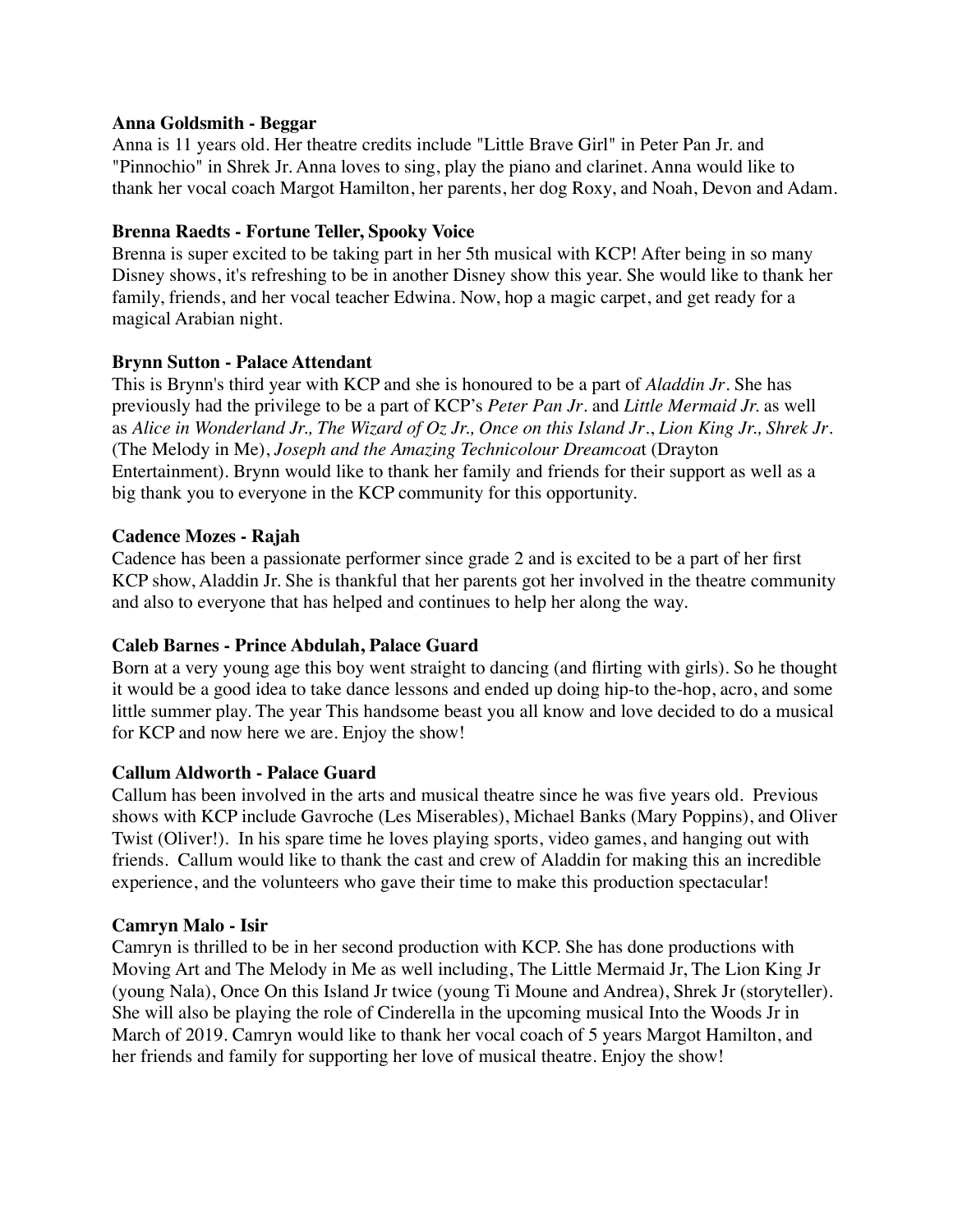### **Christopher DeLeonardo - Apple Vendor, Prince Abdullah's Attendant**

Christopher is a grade 9 student and is thrilled to be a part of his second KCP production. His aunt, who is a stage manager, has fostered his love of theatre. Christopher's past theatre experiences include Charlie Bates in KCP's Oliver!, Fiddler on the Roof (Bear Creek Secondary School) and Back to the Creekbank (Timothy Christian School). He takes piano and voice lessons with Janet Kinsey Music Studio and plays trumpet in his high school band. Christopher thanks his family for their support. He hopes you enjoy the show.

#### **Claire Allen - Kassim**

Claire has been performing onstage for approximately five years now. She is currently in grade 10 and is also a part of the triple threat program at Moving Art. During the small amount of spare time that she has, she enjoys watching Netflix, procrastinating and eating ice cream. She would like to thank her mom for being her personal uber, Edwina, Carla and Mike for teaching her everything she knows, the directors and producers of Aladdin Jr, and her dad, solely because he was salty he didn't get a mention last year.

### **Connor Kennedy - Razoul**

Connor is, in short, a goofball. He's lazy, easygoing and not very intense. If you're looking for someone who will be nothing but serious for a job you shouldn't look here. He enjoys sleep, swimming, rock music, and acting. While he may not be serious about a lot of things, if he wants something he will try his hardest to get it, and acting is one thing he is serious about. His past roles consisted of a production of Alice in Wonderland as the Cheshire Cat. He has his family to thank most for believing in his acting dream, but also thanks to the producers for giving him a chance.

#### **Elsha Temeirsma - Manal**

Elsha is excited to be on stage again with KCP. Past performances include: *Shrek, The Lion King*, & *Once on this Island (*The Melody in Me), *Peter Pan, & The Little Mermaid (KCP) Alice in Wonderland, The Wizard of Oz,* & *Peter Pan (*Moving Art)*.* Elsha would like to Margot Hamilton at The Melody in Me, everyone at KCP, and her family for their encouragement and support.

#### **Erica Zoldi - Genie Dancer/Dance Captain**

Erica is thrilled to be back with KCP! She studies dance and is a member of the Performance Team and Triple Threat Program at Moving Art, as well as studying Piano and Voice. Select show credits include: *Seussical the Musical, Joseph and the Amazing Technicolor Dreamcoat* (Drayton Entertainment), *Alice into Madness* (St. Peter's Catholic Secondary School), *The Lion King, Alice in Wonderland, Rent* (Moving Art), *The Little Mermaid Jr.,* and *Beauty and the Beast Jr.* (KCP). Erica would like to thank Catherine Toner, her Moving Art instructors and friends, family and the amazing cast and crew of *Aladdin Jr.* for making this such a memorable experience.

#### **Ffion Krommus - Omar**

Ffion is a young performer, currently attending her second year of high school. Ffion has a great love for the performing arts and participates in a wide array of music and theatric based activities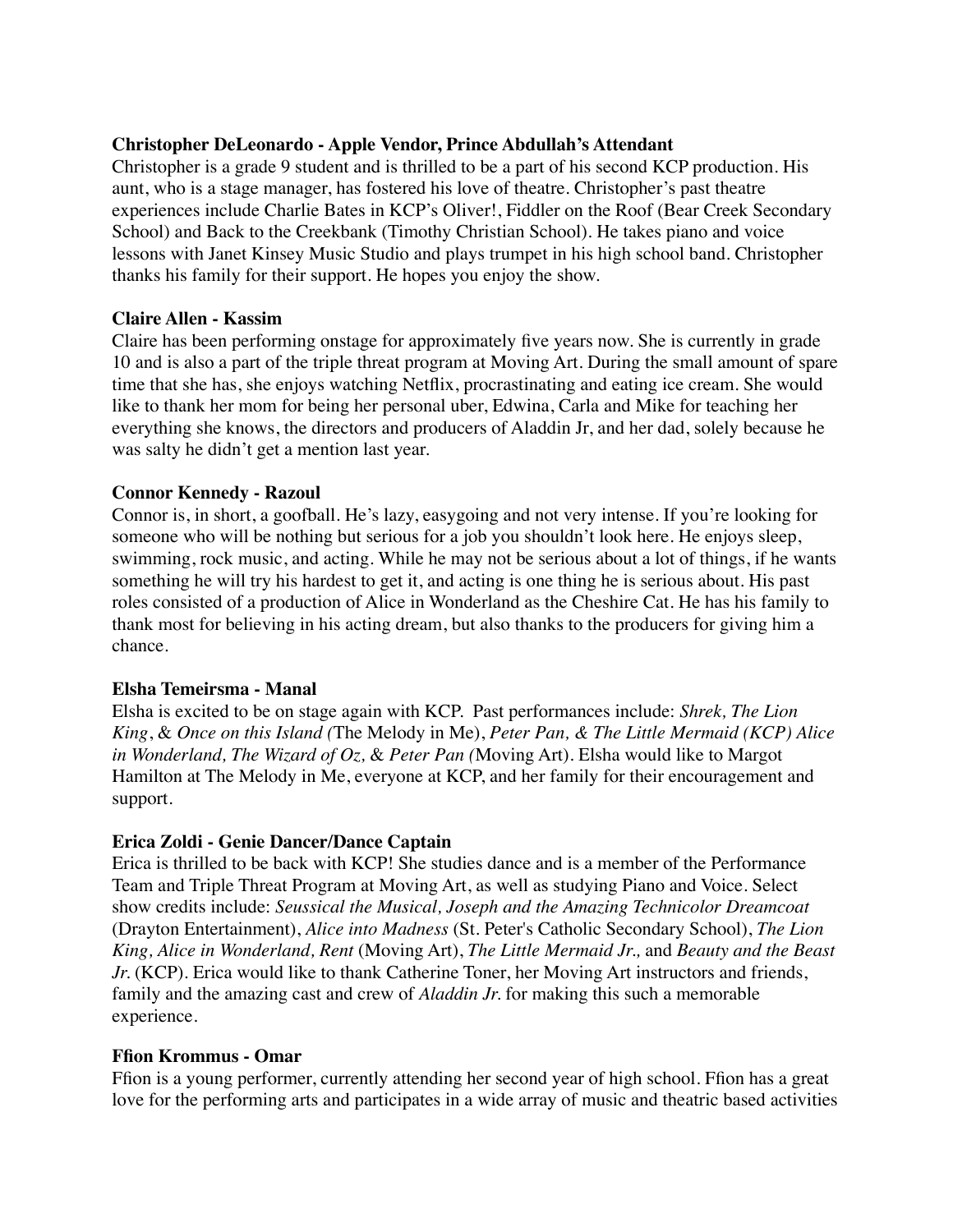both in and outside of school. She would like to thank Jacquemain and her mother for always supporting her. Ffion is excited to see where the arts take her in the future.

### **Grace Barks - Palace Attendant**

Acting has always been a part of Grace's life, big or small. She has spent the last five years studying Voice with Catherine Toner but is taking a break this year to work on her acting skills. grace has found this to be an exciting production to work on and has learned many new things and also met so many new people. she hopes you enjoy the show!

### **Hannah Holland - Palace Guard, Beggar**

Hannah is thrilled to be a part of KCP's *Aladdin Jr.*! She ventured into the world of live theatre eight years ago, and since then Hannah has been involved in all things musical theatre. Highlights include: *Urinetown, School of Rock,* and *Rent* (Moving Art), *Fame* and *Willy Wonka* (Eastview Secondary School), and *Legally Blonde* (The Melody In Me). Hannah is currently working towards her grade eight RCM vocal exam with her vocal coach Edwina Douglas, as well as dancing competitively and being part of the Triple Threat Program at Moving Art. Hannah would like to thank Julia, Adam, Noah, Devon, KCP, and her mom and grandfather for their support throughout this process. Enjoy this high adventure!

### **Isabella Carvalho - Jasmine**

Isabella couldn't be more excited to be back onstage and part of this amazing cast. The role of Jasmine is one she has always wished for and is so happy she gets to take it on. Isabella found her passion for musical theatre doing, a school production of "Annie Jr." in 2014 and has been doing it ever since. She joined Kempenfelt Community Players three years ago, making this production of "Aladdin Jr." her fifth show with them. She would like to thank her friends and family for their continuous support and encouragement, and also the outstanding cast and crew for bringing this incredible show together. Enjoy the show!

# **Isaiah Kent - Palace Guard, Prince Abdullah's Attendant**

Isaiah is a very nice person who is really fun to be around. He is 13 years old and lives in a family of 6. He loves doing physical activities including dance, flips, sports and even just running. He also plays guitar, ukulele, drums and a bit of piano. (He also is always singing in the shower). *Aladdin Jr.* is his first official show. He would like to say thank you to my family and friends for all the help especially Caleb Barnes for getting me rides to and from rehearsals. He would also like to thank the producer(s) and directors for all the help/advice.

#### **James Fullenweider - Sultan**

James Fullenwider is a 17 year old student in grade 12. James has previously been involved in his school's production of *4am* at the Sears Festival. James is thankful for his parents encouragement to get involved with theatre, his singing coach Trevor Covelli, and his drama teacher since grade 9, Keri Hughes, who has taught him the art well.

#### **Jayden Tinianov - Jafar**

Jayden has been part of several KCP productions including Beauty and the Beast, Little Mermaid and Oliver. He has been with vocal coach Catherine Toner for the past four years. His love for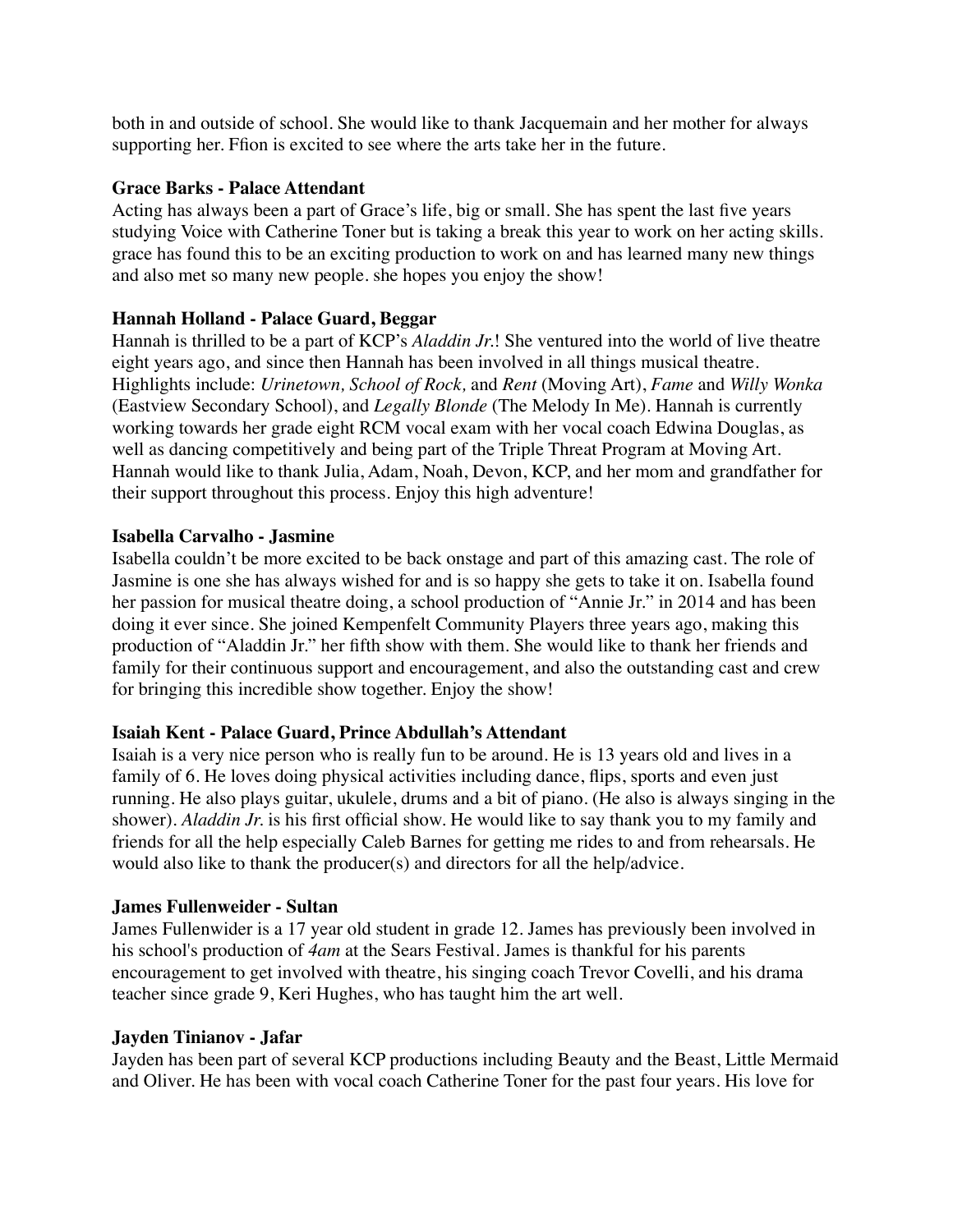musical theatre shows every time he steps on stage and intends to study theatre in university next year. Enjoy the show!

### **Jehvon Williams - Genie**

Jehvon Williams is excited to perform in this production of Aladdin Jr. He has only recently gotten into theatre, having played Willy Wonka in his high school production of Roald Dahl's Willy Wonka. Jehvon loves to sing and is an active choir member. He'd like to thank his friends and family for pushing him to do his best all the way.

# **Kiersten Parris - Genie Dancer**

Kiersten Parris is excited to take part in her first in a KCP production! She loves dancing, singing, acting, and even working backstage. Kiersten has been a part of many other productions, such as The Wizard of Oz Jr., Alice in Wonderland Jr., as well as Benzai in *The Lion King Jr*., and Mama Euralie in *Once on this Island Jr.*, all with Moving Art. This past year, she had the opportunity to help backstage with Moving Art's *Rent (School Edition)*. In her spare time, Kiersten enjoys working with SFX makeup and playing ukulele. She would like to thank her mother for driving her, as well as all of the directors of *Aladdin Jr.*, as well as the production team who made all of this possible.

### **Kylie Orr-Goodeill - Palace Attendant, Beggar**

Kylie is thrilled to be a part of KCP's production of *Aladdin Jr.*! Kylie has been involved in theatre since she was about nine years old. Some of the past productions she's been in include *Shrek Jr.* and *Lion King Jr*. (The Melody in Me), *Peter Pan Jr.* (KCP), and many more. Kylie also takes piano and voice with Margot Hamilton. She would like to thank the entire team at KCP for putting so much time and effort into this show. She hopes that you enjoy the show!

#### **Loveworthy Tiriboyi - Prince Abdullah's Attendant, Featured Dancer**

Loveworthy is 16 years old and enjoys eating, reading, writing, singing, playing the ukulele as well as track and field. Loveworthy would like to thank God for giving her the ability to act and her drama teachers Mr. Jacquemain and Mrs. Morgan for feeding her desire to act and encouraging her to step way out of her comfort zone.

#### **Madelyn Kenyon - Iago**

Madelyn is an energetic girl who loves to sing. She recently performed in the production "The Child" (Emmanuel Baptist Church), in the children's ensemble. Madelyn is classically trained in piano and voice. When she is not singing or performing Madelyn is playing with her three siblings, swimming, tumbling or participating in soccer. She would like to thank her wonderful music teacher Tiana Struthmann (Studio Tiana) as well as her family and all the cast and production staff from KCP.

#### **Marshall Woodcock - Babkak, Set Construction Co-Lead**

Marshall's love for Musical Theatre began at the age of 7. This is Marshall's sixth show with KCP, his first being in 2013 in *How I Became a Pirate*. Some of his favourite roles include Donkey in *Shrek the Musical*, Tevye in *Fiddler on the Roof* as well as the Youth ensemble in the KCP 40<sup>th</sup> Anniversary Show. Marshall has also explored film and television, starring in an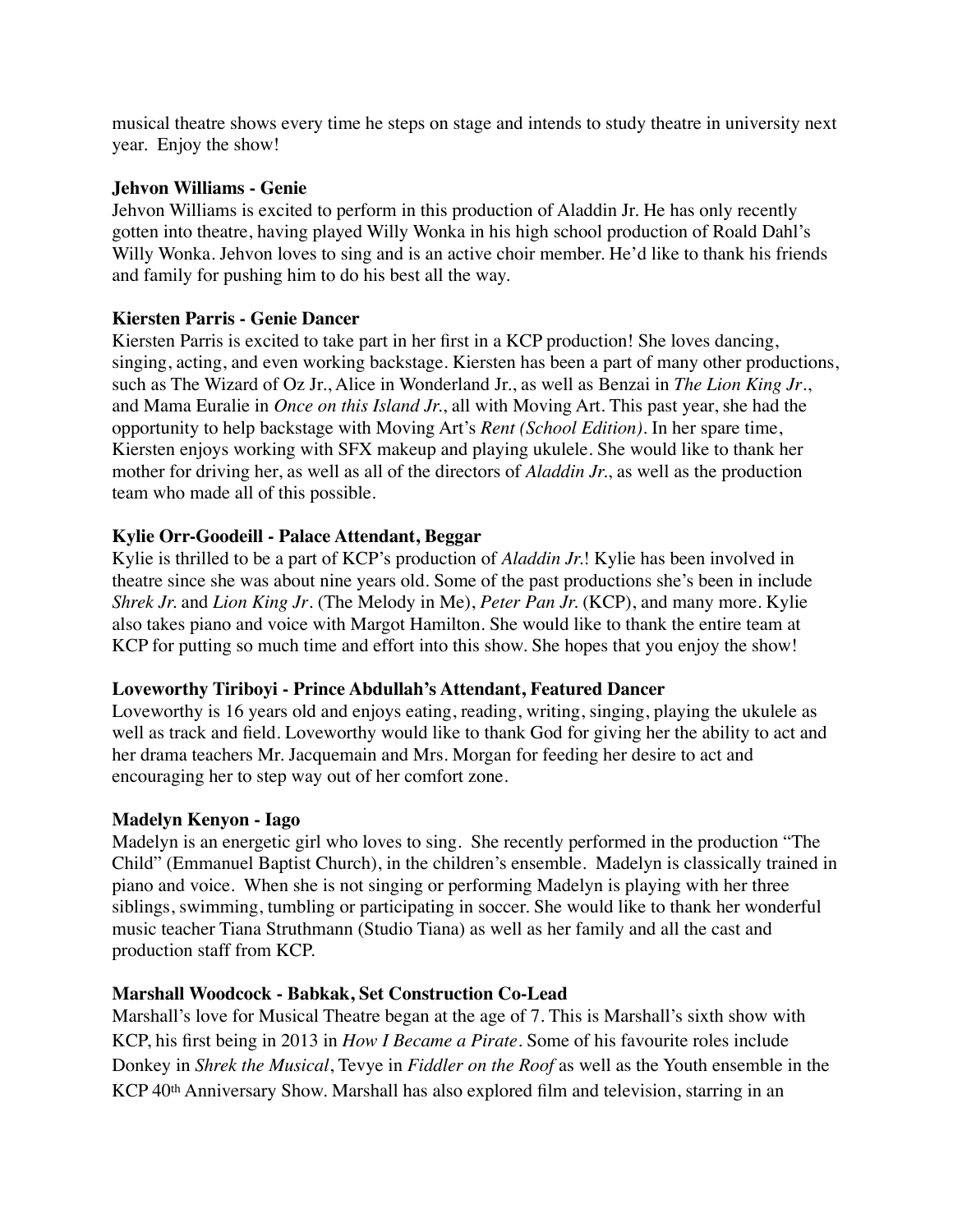episode of 'Paranormal Witness' and a promo for 'TIFF', along with venturing into writing, directing, filming and producing numerous films and videos including his Action-Comedy movie 'Diamond Enemy' (all available on his website: [www.stargeekscentral.com](http://www.stargeekscentral.com)). Marshall also enjoys playing guitar, collecting, and listening to as much music as he can get his hands on. This is Marshall's sixth show with KCP and he is thrilled to be back on stage with them. Enjoy the show!

# **Matthew McQuarrie-Cottle - Aladdin**

Matthew is 16 years old, he loves to listen to music, watch movies and play games. This is his first production and he has loved transferring his choir experience to the show. Matthew thanks his Mother, family, and friends for always loving and supporting him through all of his endeavours.

### **Mia Greatrix - Beggar**

Mia is having SO MUCH FUN in her fourth play with KCP. Her favourite roles include Flounder (*Little Mermaid*), Peggy (*Pint Size Pirate*), Adriana (*Comedy of Errors*). She likes to listen to music, text her aunt, and play with her dog. Mia thanks family, friends, and Catherine, for their support. High Adventure awaits!

### **Owen Gariepy - Palace Guard, Cave of Wonders**

Owen is excited to be making his KCP debut in *Aladdin Jr.* Passionate about performing arts, Owen plays various musical instruments, and was Zip-Tide in *The Little Mermaid* at Cookstown Central P.S. He is now a member of the Bear Creek S.S. Concert Band, Concert Choir and Drum Line. Owen is thankful to his family for their enthusiasm and support of his musical aspirations.

# **Quinn Buelow - Prince Abdullah's Attendant, Palace Guard**

Quinn is thrilled to be back with KCP after enjoying life as a Pirate in *Peter Pan Jr.* last year. Other previous musical credits include *The Music Man* (TIFT) and *The Lion King Jr.* (Moving Art). When not on stage Quinn enjoys doing anything musical whether it is performing with his saxophone or just strumming a ukulele in his room. When outdoors Quinn loves tearing up trails on his mountain bike and having a blast! Enjoy the show.

#### **Rachel Shaw - Palace Attendant, Palace Guard**

Rachel is a 13-year-old student who has wanted to join KCP since she first sat in the audience with her schoolmates. She was happy to be able to perform in KCP's *Peter Pan Jr.* last year and is so excited to be able to share *Aladdin Jr.* with you now.

# **Riley Hubbard - Genie Dancer**

Riley is very excited to join the cast of *Aladdin Jr.*, having previously performed as Nibbs in *Peter Pan Jr*. Riley's other theatre experience includes *Lion King Jr.*, Broadway Musical Madness and *Candide*. Riley is a competitive dancer, enjoys playing guitar & piano and is continuing her study of the vocal conservatory levels. Riley is passionate about travelling and social justice; she continues to work as part of her school's leadership and Me to We teams. Riley's enthusiasm is contagious with her love of music and her passion for singing. Riley would like to thank everyone for their unending support.